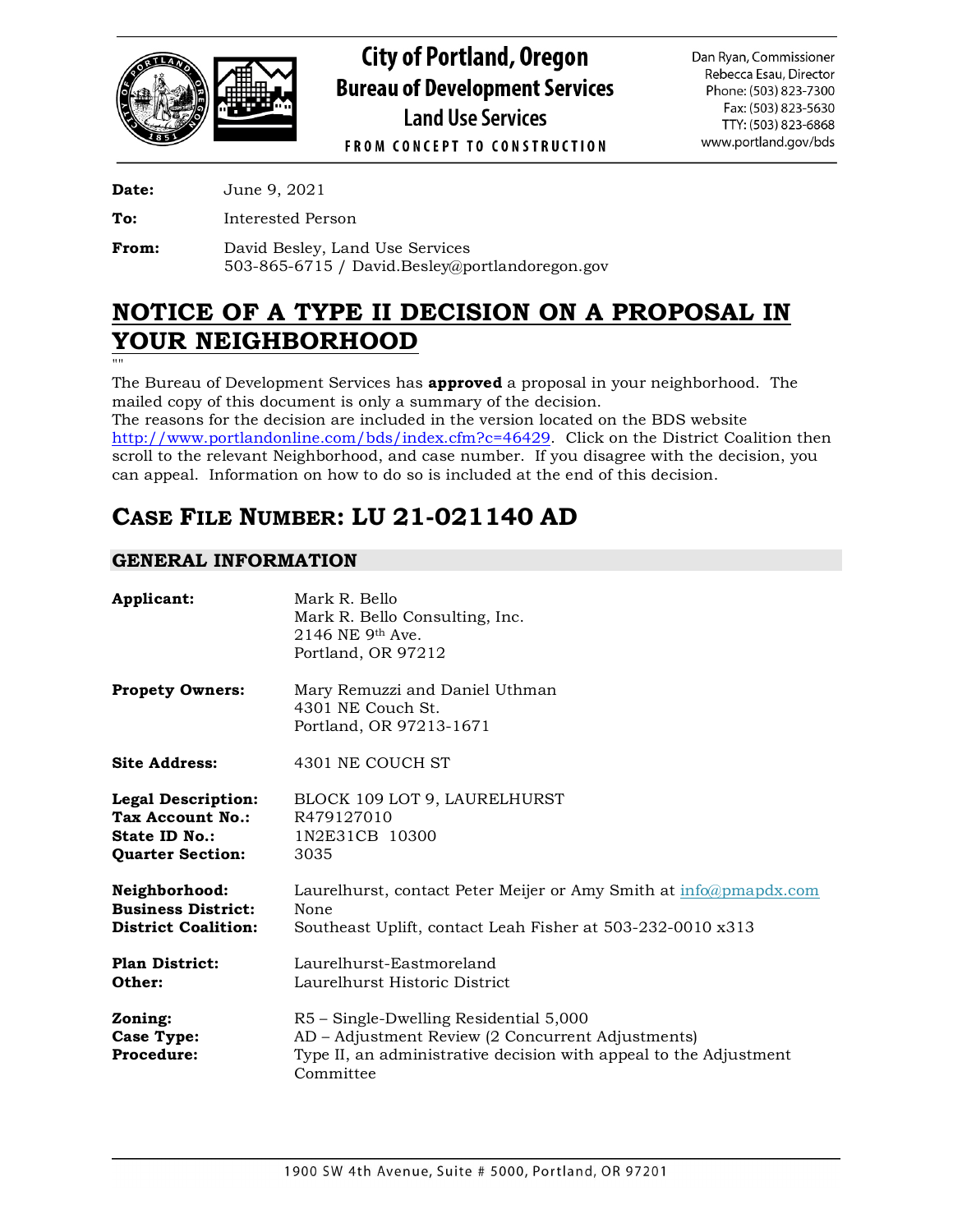#### **Proposal:**

The applicant proposes to construct a 326 square foot single-story, detached accessory structure on this property for use as a home office. The applicant requests approval of two Adjustments for this structure:

- To reduce the minimum building setback requirement from the north (rear) lot line from 5 feet to a range of 1 foot – 6 inches to 4 feet (Zoning Code Section 33.110.220.B, Table 110- 3); and
- To reduce the minimum building setback requirement from the west side lot line abutting NE 43rd Avenue from 15 feet to a range of 11 feet – 5 inches to 15 feet (Zoning Code Sections 33.540.030).

#### **Relevant Approval Criteria:**

To be approved, this proposal must comply with the approval criteria of Title 33, the Portland Zoning Code. Adjustment requests will be approved the applicant has shown that approval criteria A through F of Zoning Code Section 33.805.040 have been met.

# **ANALYSIS**

**Site and Vicinity:** The 8,200 square foot site is located on the northeast corner of the NE Couch Street and NE 43rd Avenue intersection. The site slopes downward from northwest to southeast and is bordered to the west by a 10-foot wide alley easement. It is currently developed with a 3,126 square foot two-story house with a basement and a 288 square foot attached garage. The surrounding vicinity is developed with primarily one and two-story singledwelling residences.

**Zoning:** The R5 zone is a single-dwelling zone that is intended to preserve land for housing, and to provide housing opportunities for individual households. Development standards are intended to allow for flexibility of development while maintaining compatibility within the City's various neighborhoods.

The regulations of the Laurelhurst plan district enforce the special setback requirements of Ordinances 70343 and 70341. This plan district maintains the established character of the Laurelhurst areas, characterized by homes with larger than normal building setbacks from the street.

While the site is located in the Laurelhurst historic district, this is not a locally designated district at this time, and as such no Historic Resource review is required.

**Land Use History:** City records indicate there are no prior land use reviews for this site.

**Agency Review:** A "Notice of Proposal in Your Neighborhood" was mailed **April 15, 2021** The following Bureaus have responded as follows:

- The Portland Bureau of Transportation responded with no concerns regarding the Adjustment review and included information about Title 17 (Transportation Plan) requirements (Exhibit E-1);
- The Life Safety Review Section of the Bureau of Development Services (BDS) responded with no concerns regarding the Adjustment review, included information about building permit submittal requirements, and noted that exterior walls less than three feet from a property line must be one-hour fire-rated with no openings allowed (Exhibit E-2); and
- The Bureau of Environmental Services (BES) responded with no concerns regarding the Adjustment review and noted that a safe stormwater disposal location that does not impact adjacent properties and/or structures must be shown at the time of building permit submittal (Exhibit E-3).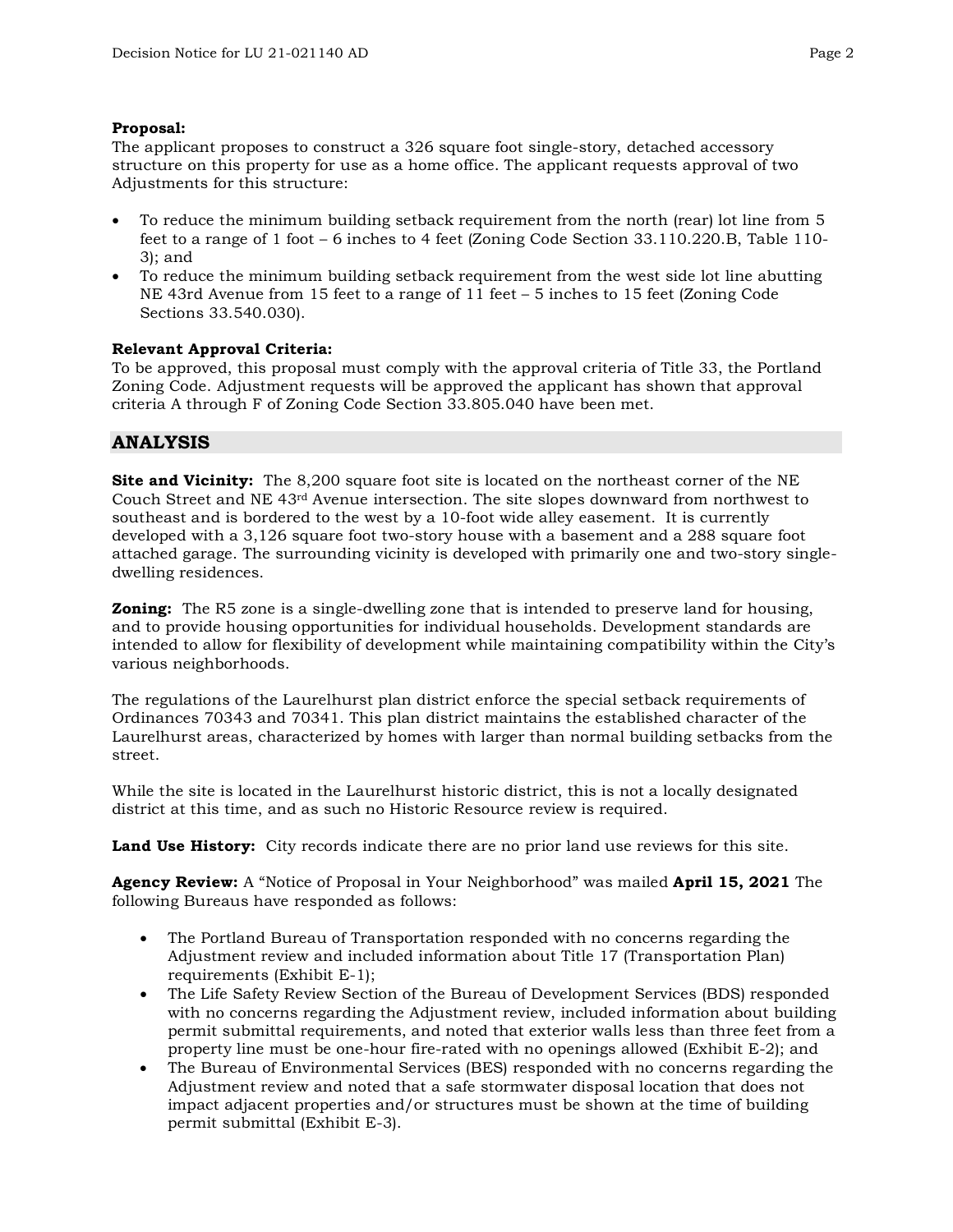The following Bureaus have responded with no concerns (Exhibit E-4):

- The Site Development Review Section of BDS;
- The Fire Bureau; and
- The Water Bureau.

**Neighborhood Review:** Six written responses have been received from notified property owners and the Neighborhood Association in response to the proposal. Three of the responses, including two neighbors and the Laurelhurst Neighborhood Association, were written in support of the proposal (Exhibits F.1-F.3). Three written responses from neighbors were written in opposition to the proposal (Exhibits F.4-F.6). Concerns are summarized as follows:

- 1. The location and height of the proposed building will block views from the neighbor's yard and thus have a negative impact on livability;
- 2. Privacy will be impacted by a structure so close to the side lot line; and
- 3. Building so close to the side setback seems to not allow reasonable access to light, air and safety.

**Applicant Response:** The applicant met with concerned neighbors and revised the proposed building elevations accordingly via lowering the peak of the roof by 2 feet and lowering the foundation of the structure by an additional 1.5 feet, resulting in a significantly lower profile. The three neighbors who originally wrote letters of opposition subsequently wrote letters of support for the revised proposal (Exhibits F.7-F.9).

# **ZONING CODE APPROVAL CRITERIA**

#### **33.805.040 Adjustment Approval Criteria**

Adjustment requests will be approved if the review body finds that the applicant has shown that approval criteria A. through F. below have been met.

**A.** Granting the Adjustment will equally or better meet the purpose of the regulation to be modified; and

**Findings:** The applicant is proposing to construct a new 326 square foot single-story, detached home office. The applicant requests approval of two Adjustments for this structure:

- 1. To reduce the minimum building setback requirement from the north (rear) lot line from 5 feet to a range of 1 foot – 6 inches to 4 feet; and
- 2. To reduce the minimum building setback requirement from the west side lot line abutting NE 43rd Avenue from 15 feet to a range of 11 feet – 5 inches to 15 feet;

The relevant purpose statements and associated findings are found below:

#### *33.110.220 Setbacks*

*The setback regulations for buildings and garage entrances serve several purposes:*

- *They maintain light, air, separation for fire protection, and access for fire fighting;*
- *They reflect the general building scale and placement of houses in the city's neighborhoods;*
- *They promote a reasonable physical relationship between residences;*
- *They promote options for privacy for neighboring properties;*
- *They require larger front setbacks than side and rear setbacks to promote open, visually pleasing front yards;*
- *They provide adequate flexibility to site a building so that it may be compatible with the neighborhood, fit the topography of the site, allow for required outdoor areas, and allow for architectural diversity; and*
- *They provide room for a car to park in front of a garage door without overhanging the street or sidewalk, and they enhance driver visibility when backing onto the street.*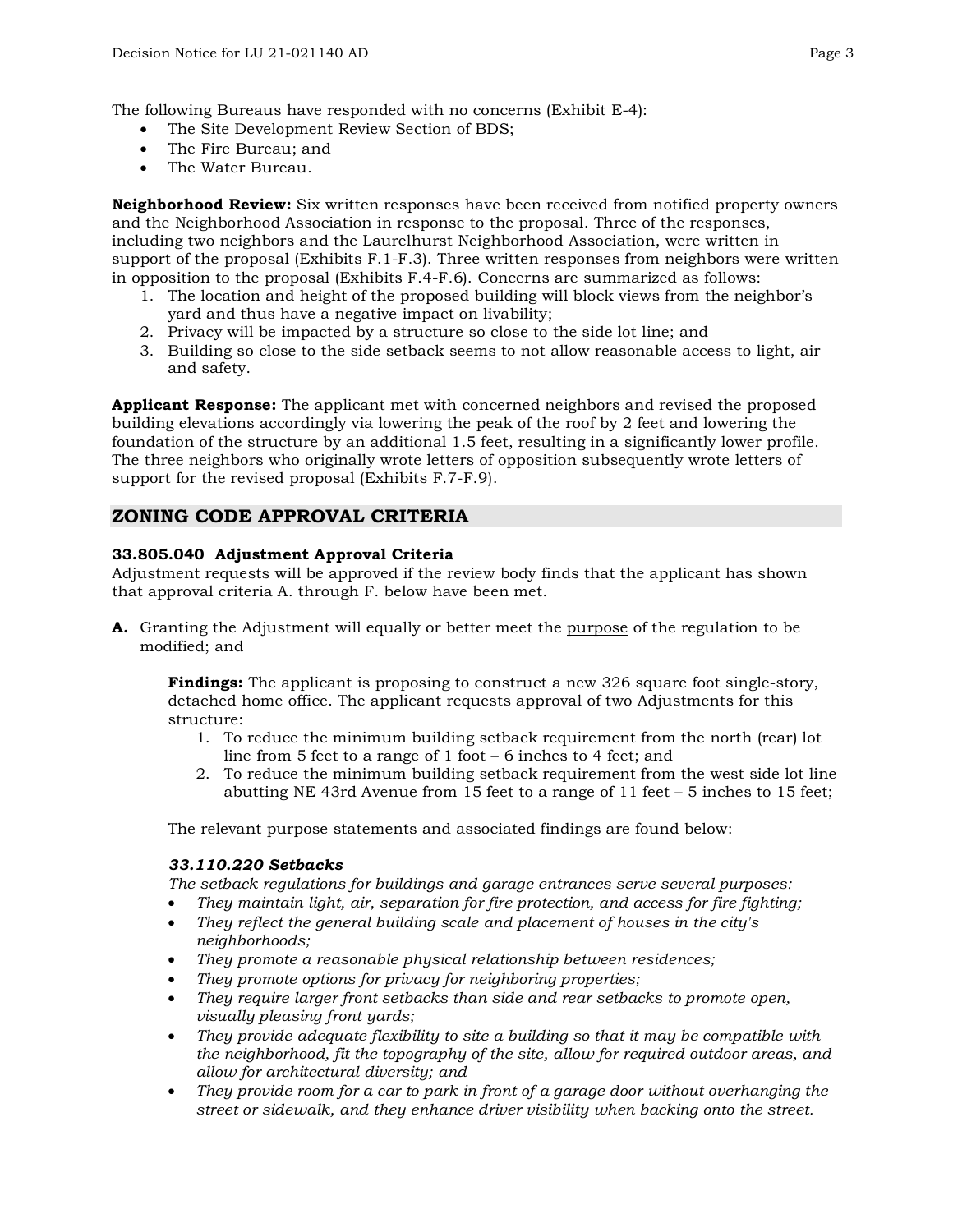While the proposed reduction in the minimum rear building setback from 5 feet to 1 foot – 6 inches is substantial, the closest structure to the proposed home office will be a neighboring detached garage to the northwest, rather than a neighboring household. The nearest neighboring house is over 35 feet away (to the north). No windows or doors are proposed on the north façade of the home office and an existing 5-foot tall fence along the north property line is proposed to be replaced with a new 7-foot tall fence. Granting this Adjustment will therefore promote options of privacy for neighboring properties and a reasonable physical relationship between houses. It will also maintain light, air, and separation.

Detached structures built within rear lot line setbacks are common in this area, including the neighboring site to the northwest. This proposal will therefore be reflective of the building scale and placement of houses in this neighborhood.

PBOT has no objections to the proposed Adjustment to the Adjustment requests. The Fire Bureau has reviewed the request for reduced wall and eave setbacks and offered no concerns with regards to separation for fire protection, or access for fire fighting.

#### *33.540.010 Laurelhurst Plan District*

*The regulations of the Laurelhurst plan district enforce the special setback requirements of Ordinances 70343 and 70341. This plan district maintains the established character of the Laurelhurst areas, characterized by homes with larger than normal building setbacks from the street.*

While the 15-foot Laurelhurst special setback is proposed to be reduced to 11'-5" from the west side lot line (facing  $NE$  43<sup>rd</sup> Avenue), most of the new structure is proposed to meet the setback requirement. Only the southwestern-most corner of the structure is proposed to be 3'-7" into the setback. Similarly, the southwest corner of the existing house is located as close as 11'-5" from the west side lot line, so the proposed accessory structure will encroach no closer into the required 15' street setback that the existing house. Furthermore, this is a relatively minor setback reduction in an area where setback reductions for houses and accessory structures are common, including not only the existing house on the subject site but also structures on the adjacent neighbors to the northwest and the east. Mature street trees along NE 43rd Avenue will not be impacted by the proposed development.

*This criterion is met.*

**B.** If in a residential, CI1, or IR zone, the proposal will not significantly detract from the livability or appearance of the residential area, or if in an OS, C, E, I, or CI2 zone, the proposal will be consistent with the classifications of the adjacent streets and the desired character of the area; and

**Findings:** The subject lot is in the R5 zone, a residential zone, and is in a neighborhood with a mix of one and two-story houses. As noted above, the detached accessory home office will not be any closer to the street lot line along NE 43rd Avenue than the existing house, and will therefore be consistent with the established development pattern on this site. Minor reductions in the minimum required plan district street setback and rear lot line setback for houses and accessory structures are common in this area, including the house on the subject site as well as structures on the adjacent neighbors to the northwest and east. This proposal will therefore be reflective of the building scale and placement of houses in this neighborhood.

As noted in the "Applicant Response" section above, the foundation was lowered by about 1.5 feet and the roof peak was lowered by two feet resulting in an approximately 10-foot tall structure. The low-profile home office and its limited footprint will therefore not detract from the livability or appearance of the residential area.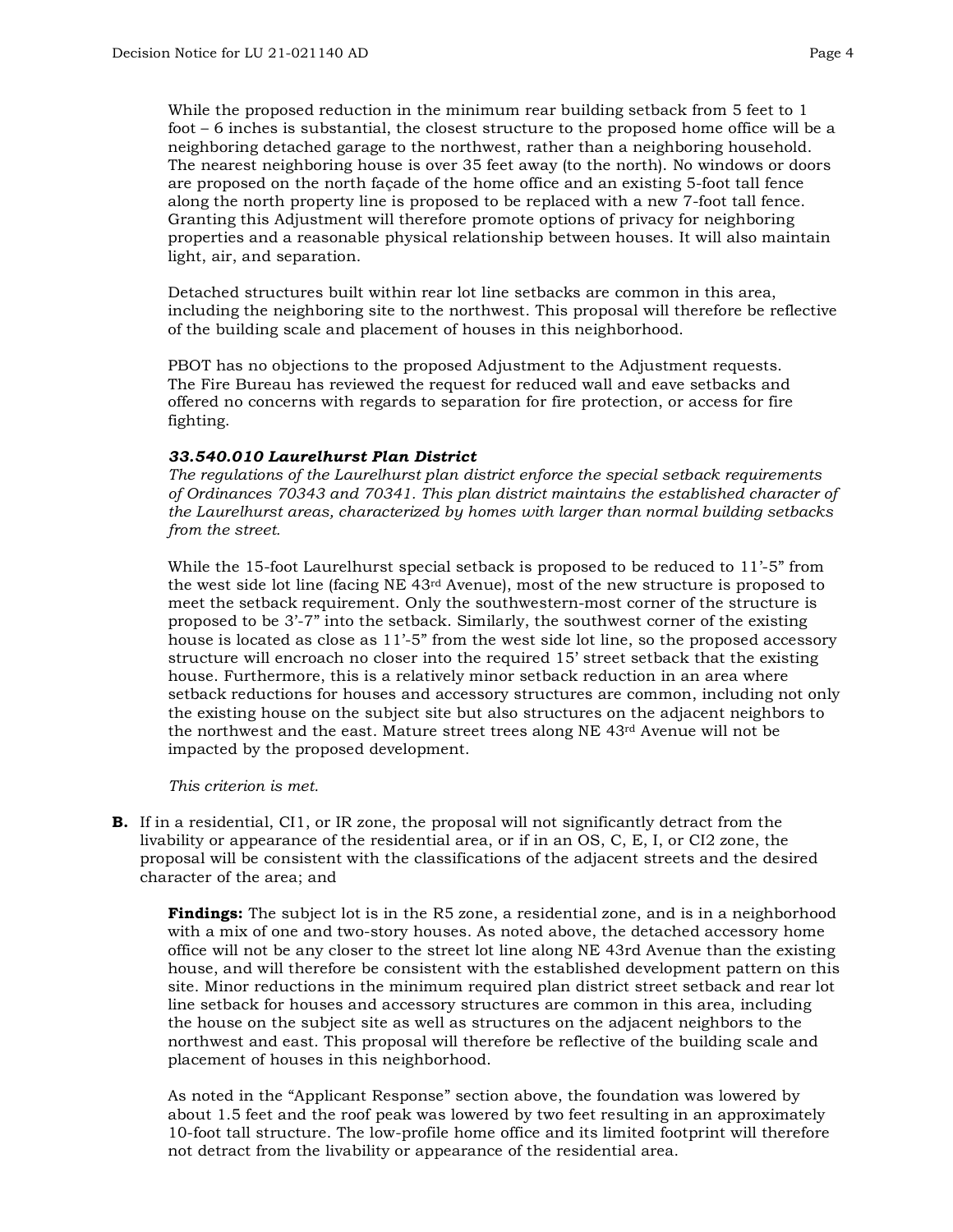#### *This criterion is met.*

**C.** If more than one Adjustment is being requested, the cumulative effect of the Adjustments results in a project which is still consistent with the overall purpose of the zone; and

**Findings:** The overall purpose of the R5 zone is to preserve land for housing, and to provide housing opportunities for individual households. Development standards in single-dwelling zones work together to promote desirable residential areas by addressing aesthetically pleasing environments, safety, privacy, energy conservation, and recreational opportunities. Detached structures that are accessory to residential development are allowed in this zone. As noted above, the proposed home office placement is consistent with the development pattern in this area and is limited in scale. Based on the findings included in response to approval criteria A and B above, the project is consistent with the overall purpose of the zone.

*This criterion is met.*

**D.** City-designated scenic resources and historic resources are preserved; and

**Findings:** City designated scenic resources are identified on the Official Zoning Map with a lower case "s" and historic resources are designated by a large dot (signifying a designated individual landmark) or as being within the boundaries of a Historic or Conservation district. While the site is located in the Laurelhurst historic district, this is not a locally designated district at this time, and as such no Historic Resource review is required. Additionally, the site is not an individually designated historic landmark, and is not included in an area mapped with the "s" overlay zone.

**E.** Any impacts resulting from the Adjustment are mitigated to the extent practical; and

**Findings:** As noted in the "Neighborhood Review" section, the applicant has mitigated impacts to appearance and privacy by lowering the peak of the roof 2 feet and lowering the foundation 1.5 feet, resulting in a low-profile structure. There are no other adverse impacts identified for which mitigation would be required.

*As such, this criterion is met.*

**F.** If in an environmental zone, the proposal has as few significant detrimental environmental impacts on the resource and resource values as is practicable;

**Findings:** Environmental overlay zones are designated on the Official Zoning Map with either a lowercase "p" (Environmental Protection overlay zone) or a "c" (Environmental Conservation overlay zone). No environmental zoning is applied to the site; therefore, this criterion is not applicable.

#### **DEVELOPMENT STANDARDS**

Unless specifically required in the approval criteria listed above, this proposal does not have to meet the development standards in order to be approved during this review process. The plans submitted for a building or zoning permit must demonstrate that all development standards of Title 33 can be met, or have received an Adjustment or Modification via a land use review prior to the approval of a building or zoning permit.

### **CONCLUSIONS**

The applicant proposes to construct a new 326 square foot single-story, detached home office, which requires 2 Adjustments: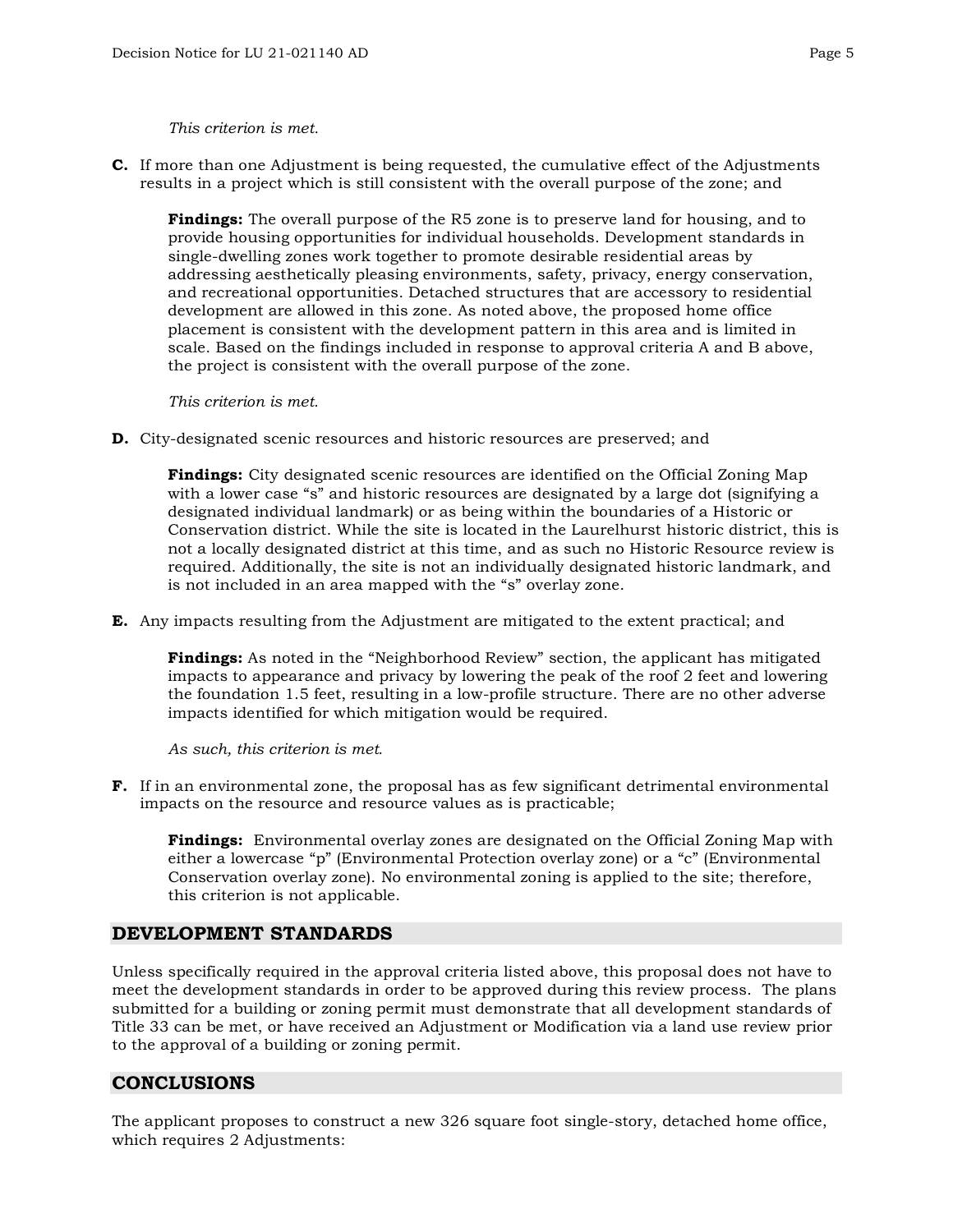- To reduce the minimum building setback requirement from the north (rear) lot line from 5 feet to a range of 1 foot – 6 inches to 4 feet; and
- To reduce the minimum building setback requirement from the west side lot line abutting NE 43rd Avenue from 15 feet to a range of 11 feet – 5 inches to 15 feet.

Because the nearest neighboring house is over 35 feet away, no windows or doors are proposed on the north façade, and a new 7-foot tall fence is proposed along the northern property line, granting these Adjustmenst will promote options of privacy for neighboring properties and a reasonable physical relationship between houses. It will also maintain light, air, and separation.

Most of the new structure is proposed to meet the Laurelhurst plan district minimum street setback requirement and the detached accessory home office will not be any closer to the street lot line than the existing house. Furthermore, this is a relatively minor setback reduction in an area where limited street setback reductions for houses and accessory structures are common,

Detached structures built within minimum required rear lot line and street setbacks are common in this area, including adjacent neighbors. This proposal will therefore be reflective of the building scale and placement of houses in this neighborhood. The proposal meets the applicable approval criteria and should be approved.

# **ADMINISTRATIVE DECISION**

Approval of two Adjustments:

- 1. To reduce the minimum required building setback requirement from the north (rear) lot line from 5 feet to a range of 1 foot – 6 inches to 4 feet (Zoning Code Section 33.110.220.B, Table 110-3); and
- 2. To reduce the minimum building setback requirement from the west side lot line abutting NE 43rd Avenue from 15 feet to a range of 11 feet  $-5$  inches to 15 feet (Zoning Code Section 33.540.030);

for a new 326 square foot single-story, detached accessory structure per the approved site plans, Exhibits C-1 through C-3, signed and dated June 3, 2021, subject to the following condition:

A. As part of the building permit application submittal, each of the 4 required site plans and any additional drawings must reflect the information and design approved by this land use review as indicated in Exhibits C.1-C.3. The sheets on which this information appears must be labeled, "Proposal and design as approved in Case File # LU 21-021140 AD. No field changes allowed."

#### **Staff Planner: David Besley**

**Decision rendered by:**  $\left(\frac{1}{2}\right)^{1/2}$  on June 3, 2021.



By authority of the Director of the Bureau of Development Services

#### **Decision mailed: June 9, 2021**

**About this Decision.** This land use decision is **not a permit** for development. Permits may be required prior to any work. Contact the Development Services Center at 503-823-7310 for information about permits.

**Procedural Information.** The application for this land use review was submitted on March 3, 2021, and was determined to be complete on April 9, 2021.

*Zoning Code Section 33.700.080* states that Land Use Review applications are reviewed under the regulations in effect at the time the application was submitted, provided that the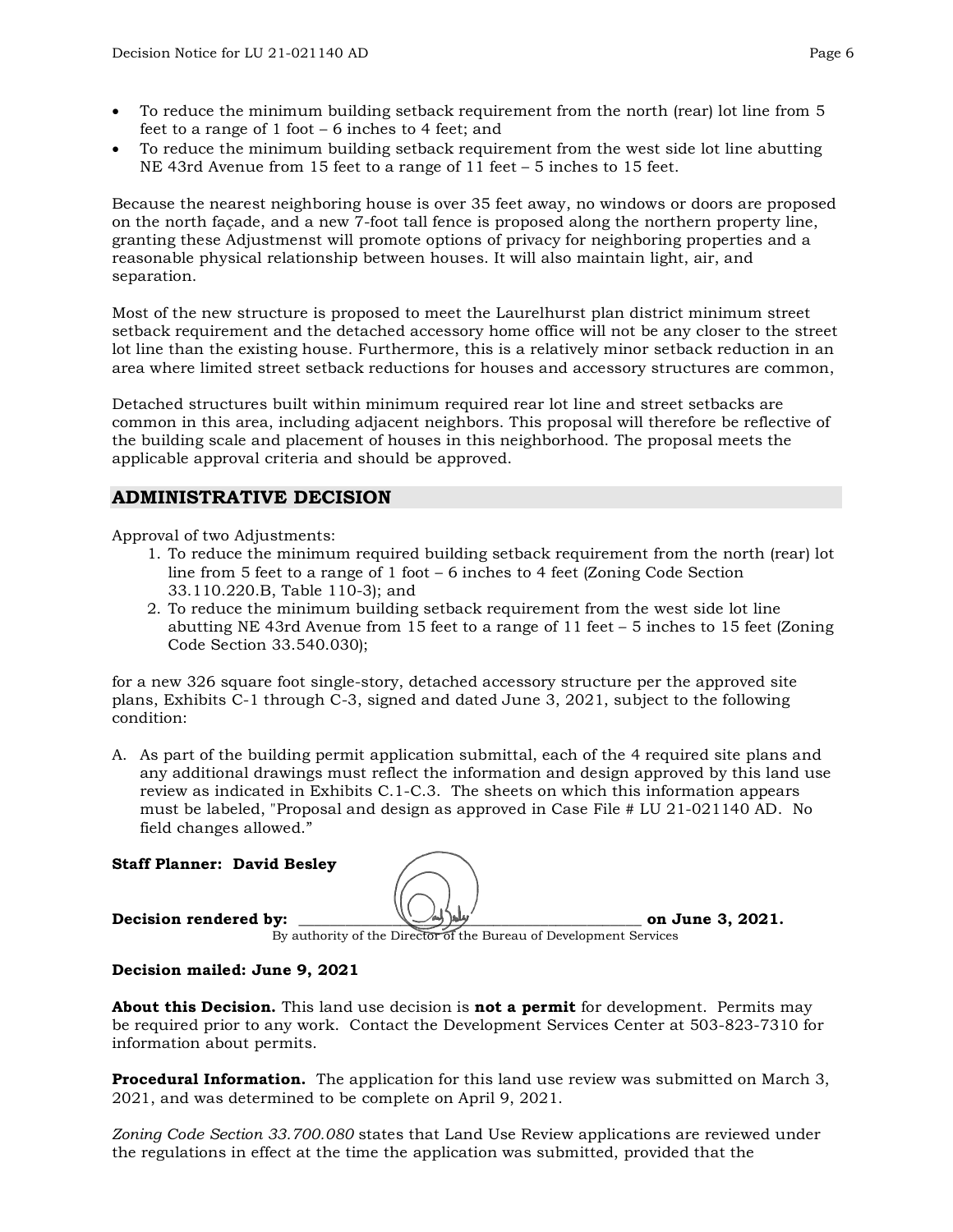application is complete at the time of submittal, or complete within 180 days. Therefore this application was reviewed against the Zoning Code in effect on March 3, 2021.

*ORS 227.178* states the City must issue a final decision on Land Use Review applications within 120-days of the application being deemed complete. The 120-day review period may be waived or extended at the request of the applicant. In this case, the applicant did not waive or extend the 120-day review period. Unless further extended by the applicant, **the 120 days will expire on: August 7, 2021.**

#### **Some of the information contained in this report was provided by the applicant.**

As required by Section 33.800.060 of the Portland Zoning Code, the burden of proof is on the applicant to show that the approval criteria are met. The Bureau of Development Services has independently reviewed the information submitted by the applicant and has included this information only where the Bureau of Development Services has determined the information satisfactorily demonstrates compliance with the applicable approval criteria. This report is the decision of the Bureau of Development Services with input from other City and public agencies.

**Conditions of Approval.** If approved, this project may be subject to a number of specific conditions, listed above. Compliance with the applicable conditions of approval must be documented in all related permit applications. Plans and drawings submitted during the permitting process must illustrate how applicable conditions of approval are met. Any project elements that are specifically required by conditions of approval must be shown on the plans, and labeled as such.

These conditions of approval run with the land, unless modified by future land use reviews. As used in the conditions, the term "applicant" includes the applicant for this land use review, any person undertaking development pursuant to this land use review, the proprietor of the use or development approved by this land use review, and the current owner and future owners of the property subject to this land use review.

**Appealing this decision.** This decision may be appealed to the Adjustment Committee, and if appealed a hearing will be held. The appeal application form can be accessed at https://www.portlandoregon.gov/bds/45477. Appeals must be received **by 4:30 PM on June 23, 2021**. **The completed appeal application form must be emailed to [LandUseIntake@portlandoregon.gov](mailto:LandUseIntake@portlandoregon.gov) and to the planner listed on the first page of this decision.** If you do not have access to e-mail, please telephone the planner listed on the front page of this notice about submitting the appeal application. An appeal fee of \$250 will be charged. Once the completed appeal application form is received, Bureau of Development Services staff will contact you regarding paying the appeal fee. The appeal fee will be refunded if the appellant prevails. There is no fee for ONI recognized organizations for the appeal of Type II and IIx decisions on property within the organization's boundaries. The vote to appeal must be in accordance with the organization's bylaws. Please contact the planner listed on the front page of this decision for assistance in filing the appeal and information on fee waivers. Please see the appeal form for additional information.

If you are interested in viewing information in the file, please contact the planner listed on the front of this decision. The planner can provide some information over the phone. Please note that only digital copies of material in the file are available for viewing. Additional information about the City of Portland, city bureaus, and a digital copy of the Portland Zoning Code is available on the internet at [https://www.portlandoregon.gov/citycode/28197.](https://www.portlandoregon.gov/citycode/28197)

**Attending the hearing.** If this decision is appealed, a hearing will be scheduled, and you will be notified of the date and time of the hearing. The decision of the Adjustment Committee is final; any further appeal must be made to the Oregon Land Use Board of Appeals (LUBA) within 21 days of the date of mailing the decision, pursuant to ORS 197.620 and 197.830. Contact LUBA at 775 Summer St NE, Suite 330, Salem, Oregon 97301-1283, or phone 1-503-373-1265 for further information.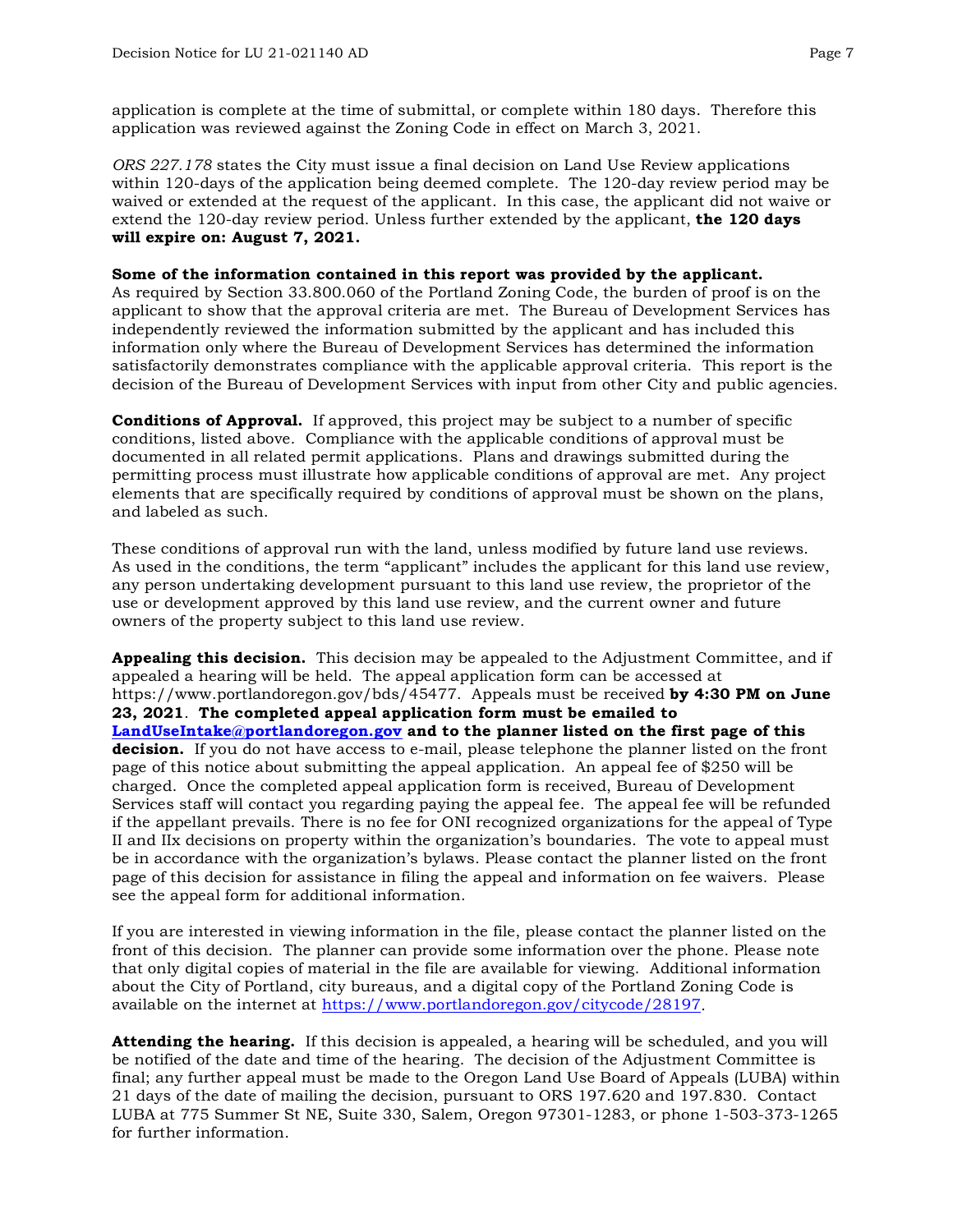Failure to raise an issue by the close of the record at or following the final hearing on this case, in person or by letter, may preclude an appeal to the Land Use Board of Appeals (LUBA) on that issue. Also, if you do not raise an issue with enough specificity to give the Adjustment Committee an opportunity to respond to it, that also may preclude an appeal to LUBA on that issue.

### **Recording the final decision.**

If this Land Use Review is approved the final decision will be recorded with the Multnomah County Recorder.

• *Unless appealed,* the final decision will be recorded after **June 23, 2021,** by the Bureau of Development Services.

The applicant, builder, or a representative does not need to record the final decision with the Multnomah County Recorder.

**Expiration of this approval.** An approval expires three years from the date the final decision is rendered unless a building permit has been issued, or the approved activity has begun.

Where a site has received approval for multiple developments, and a building permit is not issued for all of the approved development within three years of the date of the final decision, a new land use review will be required before a permit will be issued for the remaining development, subject to the Zoning Code in effect at that time.

**Applying for your permits.** A building permit, occupancy permit, or development permit may be required before carrying out an approved project. At the time they apply for a permit, permittees must demonstrate compliance with:

- All conditions imposed herein;
- All applicable development standards, unless specifically exempted as part of this land use review;
- All requirements of the building code; and
- All provisions of the Municipal Code of the City of Portland, and all other applicable ordinances, provisions and regulations of the City.

#### **EXHIBITS**

#### NOT ATTACHED UNLESS INDICATED

- A. Applicant's Statement
- B. Zoning Map (attached)
- C. Plans/Drawings:
	- 1. Site Plan (attached)
	- 2. East, South, and West Elevation Drawings (attached)
	- 3. North Elevation Drawing and 3D Renderings (attached)
- D. Notification information:
	- 1. Mailing list
		- 2. Mailed notice
- E. Agency Responses:
	- 1. Bureau of Transportation Engineering and Development Review
	- 2. Life Safety Section of BDS
	- 3. Bureau of Environmental Services
	- 4. Bureaus responding with no concerns (Site Development, Fire, and Water Bureaus)
- F. Correspondence:
	- 1. Mary Oberst and Ted Kulongoski, April 17, 2021, Letter of Support
	- 2. John Parker, April 19, 2021, Letter of Support
	- 3. Amy Smith, Laurelhurst Neighborhood Association, April 20, 2021, Letter of Support (pending neighbor support)
	- 4. Eric Cain and Ann Williamson, April 30, 2021, Letter of Opposition
	- 5. David Machado, April 30, 2021, Letter of Opposition